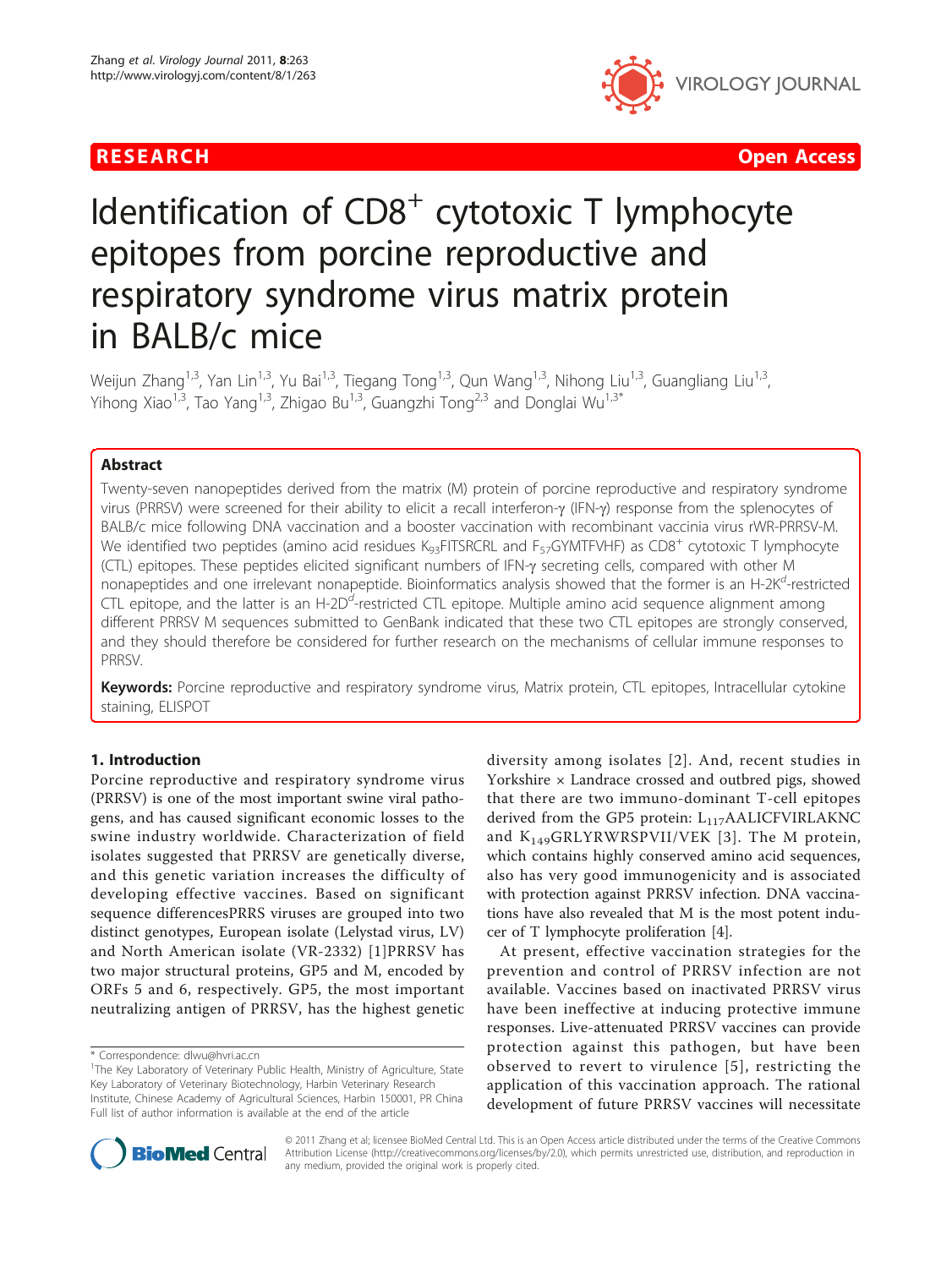<span id="page-1-0"></span>a systematic understanding of the protective humoral and cellular immune responses that occur during PRRSV infection, and should aim to induce a broad immune responses that accommodates the plasticity of the major antigenic sites. Recent research has indicated that cell-mediated immunity may play a very important role in the clearance of PRRSV [[6](#page-8-0)]. Major histocompatibility complex (MHC) I restricted cytotoxic T lymphocytes (CTLs) can kill virus-infected cells and eliminate potential sources of new virus [[7](#page-8-0)]. Hence, identification of CTL epitopes is crucial in the design of synthetic vaccines, and a number of studies have successfully identified pathogen-derived T cell epitopes [\[8](#page-8-0)-[11](#page-8-0)].

Unlike many other pathogens, there is limited knowledge of the specific PRRSV-derived peptides targeted by T-cells. In the current study, we report the identification of CTL epitopes from the PRRSV (Ch-1a strain) M protein in a mouse model. We screened peptides derived from the PRRSV M protein for their ability to induce interferon (IFN)- $\gamma$  in splenocytes harvested from BALB/ c mice following DNA vaccination and a booster vaccination with recombinant vaccinia virus expressing M protein. The screen identified two peptides that elicited IFN- $\gamma$  production in  $CD3^+CD8^+$  splenocytes of vacci-<br>nated mice. A multiple amino acid sequence alignment nated mice. A multiple amino acid sequence alignment among different PRRSV M proteins indicates that these two peptides are strongly conserved across multiple PRRSV strains and therefore should be considered for further research.

#### 2. Materials and methods

#### 2.1. Viruses and cell lines

The PRRSV Ch-1a strain, the vaccinia virus WR strain, and the Akabane virus OBE-1 strain were part of our laboratory collection. The former was propagated in Marc-145 cells, and the latter two were propagated in BHK-21 cells, respectively, and these two cell lines were cultured in DMEM (Invitrogen) supplemented with 10%

|  | <b>Table 1 Primers designed for PCR</b> |  |
|--|-----------------------------------------|--|
|  |                                         |  |

of fetal calf serum (FCS, Invitrogen) in a humidified 37°C, 5%  $CO<sub>2</sub>$  incubator.

2.2. Cloning of PRRSV M and murine ubiquitin (Ub) genes Total RNA was extracted from the PRRSV CH-1a strain and the spleens of BALB/c mice. Full length cDNAs were amplified based on the complete open reading frames (ORFs) of M and ubiquitin (Ub) following reverse transcription (GenBank accession numbers AY032626 and AZ033428) using the M-F and M-R primers pair or the Ub-F and Ub-R primer pair (Table 1). The full length cDNAs were cloned into the pMD18-T vector (TaKaRa) and are referred to as pMD-M and pMD-U, respectively.

#### 2.3. The expression of a truncated PRRSV M gene

An indirect enzyme-linked immunosorbent assay (iELISA) method was established to evaluate specific antibody against M protein. A truncated M protein (85- 174aa), which was used as the coating antigen, was expressed and purified using a prokaryotic expression system. The truncated M gene cDNA was amplified from pMD-M using the truncated-M-F and truncated-M-R primers (Table 1), ligated into pGEX-6P-1 (GE Healthcare), and subsequently named pGEX-M. For protein expression, pGEX-M was transformed into E.coli BL21 (DE3) and recombinant protein expression was induced with 0.5 mM IPTG. The samples were harvested by centrifugation and the pellets were resuspended with phosphate buffered saline (PBS, PH 8.0). After being analyzed by sodium dodecyl sulfatepolyacrylamide gel electrophoresis (SDS-PAGE) and Western blot with anti-PRRSV-M monoclonal antibody (our laboratory collection), the fusion-expressed truncated M protein was purified by GST tag according to the manufacturer's instructions (GE Healthcare). Finally, the concentration of the purified protein was determined using a Bradford kit (Bio-Rad) according to the manufacturer's instructions.

| primer        | Sequence (5'-3')                              | <b>Note</b><br>Hind III |  |  |
|---------------|-----------------------------------------------|-------------------------|--|--|
| M-F           | CCCAAGCTTAGCATGGGGTCGTCTCTAGA                 |                         |  |  |
| $M-R$         | CCGCTCGAG <b>CTA</b> TTTGGCATATTTGACA         | Xhol                    |  |  |
| $Ub-F$        | TCAGGATCCGCCGCCGCCATGCAGATTTTCGTG             | BamH I                  |  |  |
| $Ub-R$        | GGAGCCTGGAGAAGCACCTCTCAGGCGAAGGAC             |                         |  |  |
| Truncated-M-F | CCGGAATTCATGGGAGTGTACTCGGCCATAG               | FCOR                    |  |  |
| Truncated-M-R | CCGCTCGAGCTATTTGGCATATTTGAC                   | $X$ ho I                |  |  |
| Fusion-M-Ub-F | <b>TCTCCAGGCTCCATGGGGTCGTCTCTA</b>            | <i>I</i> inker          |  |  |
| Fusion-M-Ub-R | GGAGCCTGGAGAAGCACCTCTCAGGCGAAGGAC             | <i>Linker</i>           |  |  |
| $pSC11-M-F$   | ATAGTCGACGCCGCCGCCATGGGGTCGTCTCTAG            | Sall                    |  |  |
| $pSC11-M-R$   | GCCGTCGAC <b>CTA</b> TTTGGCATATTTGACAAGGTTTAC | Sall                    |  |  |
| P7.5-F        | GCACGGTAAGGAAGTAGAAT                          |                         |  |  |

Note: The bold letter of primers are start or stop codons; the underlined sequence of primers represents the Kozak motif or the linker sequence.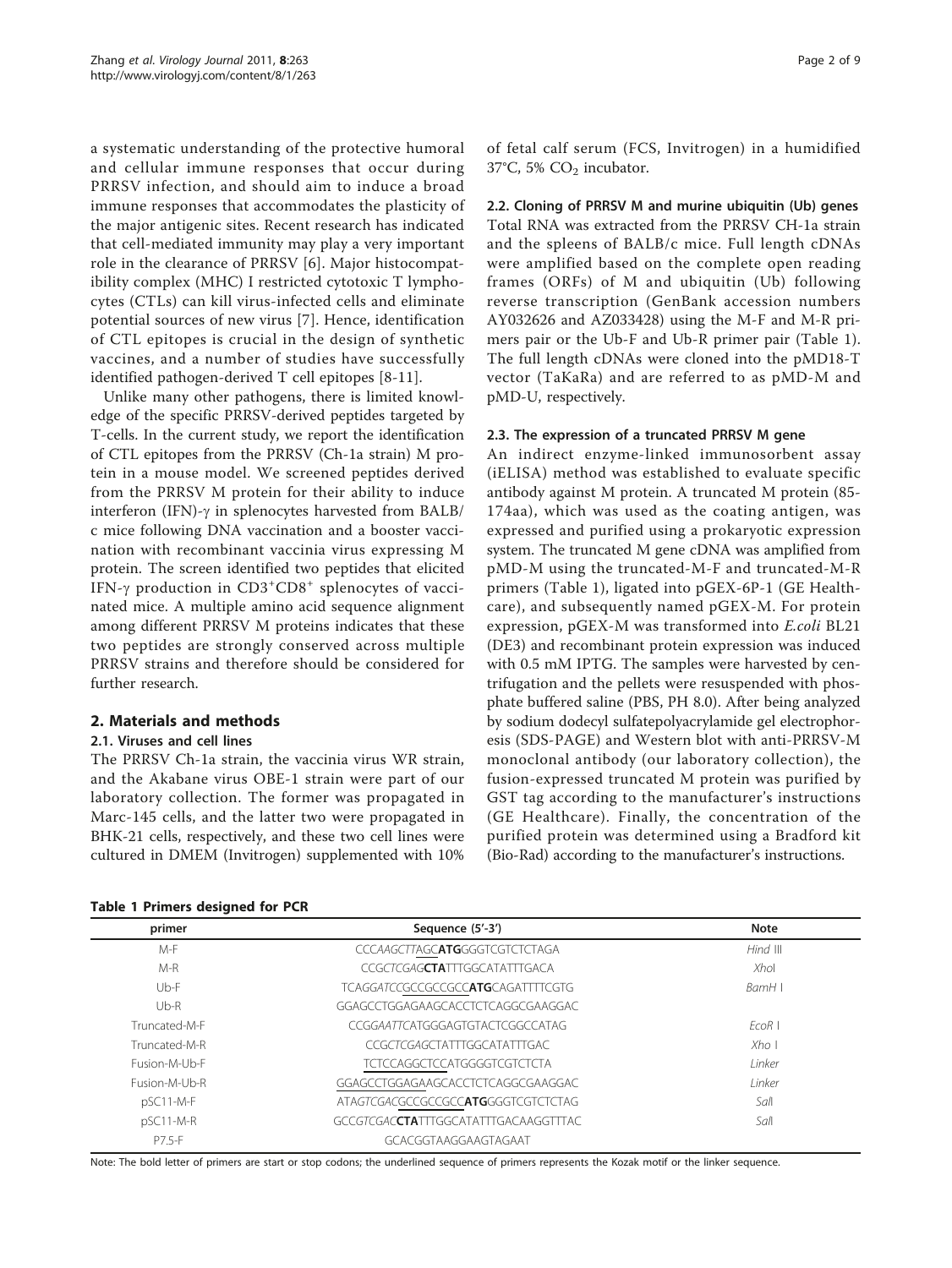### 2.4. Construction of the eukaryotic expression plasmid pVAX1-Ub-M

The Ub and M genes were fused using splicing by overlapping extension PCR (SOE-PCR). The Ub and M genes were amplified from pMD-U and pMD-M with the primer pairs Ub-F and Fusion-M-Ub-R and Fusion-M-Ub-F and M-R, respectively (Table [1](#page-1-0)). The fusion gene product, referred to as Ub-M, was amplified from the purified PCR products with Ub-F and M-R and inserted into the eukaryocyte expression vector pVAX1, and was named pVAX1-Ub-M.

#### 2.5. Expression of pVAX1-Ub-M in vitro

In vitro expression of the Ub-M was demonstrated by transient transfection of BHK-21 cells using FuGene 6 (Roche) according to the manufacturer's instructions. Ub-M protein expression was detected by indirect immunofluorescence analysis (IFA). An anti-PRRSV-M monoclonal antibody and a FITC-conjugated rabbit anti-mouse IgG secondary antibody (Sigma) were used for IFA detection of M protein. Fluorescence was observed using a fluorescence microscope (LEICA DM IRE2).

#### 2.6. Construction of recombinant vaccinia virus 2.6.1. Construction of the transferring plasmid pSC11-M

The transferring vector pSC11 (our laboratory collection), which is composed of the early promoter P7.5 and late promoter P11 of vaccinia virus, and the LacZ and Amp genes controlled by the promoter P11 as the reporter genes, was used in this study. To construct the transferring vector pSC11-M, the complete M gene was amplified with the pSC11-M-F and pSC11-M-R primer pair (Table [1](#page-1-0)) and inserted into the pSC11. The primer P7.5-F (Table [1](#page-1-0)), derived from promoter P7.5 sequence, was used for directional identification and the positive clones, which were subsequently named pSC11-M.

#### 2.6.2. Homologous recombination and selection of the recombinant virus

Homologous recombination was performed by lipofectin-mediated co-transfection of the transferring plasmid pSC11-M and the WR strain vaccinia virus into 80% confluent TK-143 cells cultured in MEM medium containing 25 μg/ml BrdU (Sigma). The viruses were collected after the appearance of cytopathic effect (CPE), and recombinant vaccinia virus was purified according to the expression of LacZ gene.

# 2.7. Identification of the recombinant virus

#### 2.7.1. Western blot analysis of the recombinant virus

Western blot analysis was performed as described previously [[12\]](#page-8-0). Briefly, a BHK-21 cell layer was infected with rWR-PRRSV-M recombinant vaccinia virus or the vaccinia virus WR strain at a multiplicity of infection

(MOI) of 0.1. Cells were harvested 3 days post-infection, and total cell lysates were prepared with lysis buffer (10 mM Tris-Cl pH 7.4, 1 mM MgCl<sub>2</sub>, 0.5% NP40, 20 μg/ml DNase I). Cell lysates were separated by SDS-PAGE and were subsequently transferred to a membrane for Western blot analysis using an anti-PRRSV-M monoclonal antibody, HRP-conjugated goat anti-mouse IgG secondary antibody (Bio-Rad), and DAB substrate. The positive recombinant virus was named rWR-PRRSV-M.

#### 2.7.2. IFA of the recombinant virus

The expression of M was further confirmed by IFA. Briefly, BHK-21 cells were infected with either rWR-PRRSV-M or the vaccinia virus WR strain when the BHK-21 cells reached 70-80% confluence in a 24-well plate. M protein expression was evaluated by IFA 3 days post infection using the anti-PRRSV-M monoclonal antibody followed by a FITC-conjugated rabbit antimouse IgG secondary antibody (Sigma). Specific fluorescence was observed using a fluorescence microscope (LEICA DM IRE2).

### 2.8. Prediction and synthesis of M protein CTL epitopes in BALB/c mice

The sequences of M were screened for potential  $H2-K^{d}/$ H2- $D^d$ /H2-L<sup>d</sup> 9-mer epitopes using the algorithms from the SYFPEITHI website [\[13\]](#page-8-0), the HLA peptide binding prediction website (BIMAS) [[14\]](#page-8-0) and PRED<sup>BALB/c</sup> [[15](#page-8-0)]. The 27 peptides (Table [2](#page-3-0)), with highest binding score (BS) as predicted by each algorithm, were synthesized by Scilight Biotechnology LLC (Beijing, China) and purified to a purity > 95% using high performance liquid chromatography (HPLC).

#### 2.10. Vaccination using a DNA prime-recombinant vaccinia virus boost strategy

All animal experiments were performed according to national and institutional guidelines. One hundred and ninety female BALB/c mice (Vital River Laboratory Animal Technology Co., Beijing, China) were maintained in isolation cages at the Experimental Animal Center of Harbin Veterinary Research Institute (Harbin, China). Mice were divided into three groups: the  $pVAX1-Ub-M$  vaccination group ( $n = 120$ ), the  $pVAX1$ control vaccination group ( $n = 35$ ) and the PBS control vaccinated group ( $n = 35$ ).

The plasmid DNA used for immunization was purified using the EndoFree Mega plasmid preparation kit (Qiagen). The pVAX1-Ub-M and pVAX1 cohorts were intramuscularly (i.m.) vaccinated with 100 μg pVAX1- Ub-M or pVAX1 plasmid DNA in 100 μl PBS, respectively. The PBS control group received an i.m. injection of 100 μL PBS. Each group was vaccinated four times at 3-week intervals. To enhance the specific CTL responses to M protein, the mice received an intraperitoneal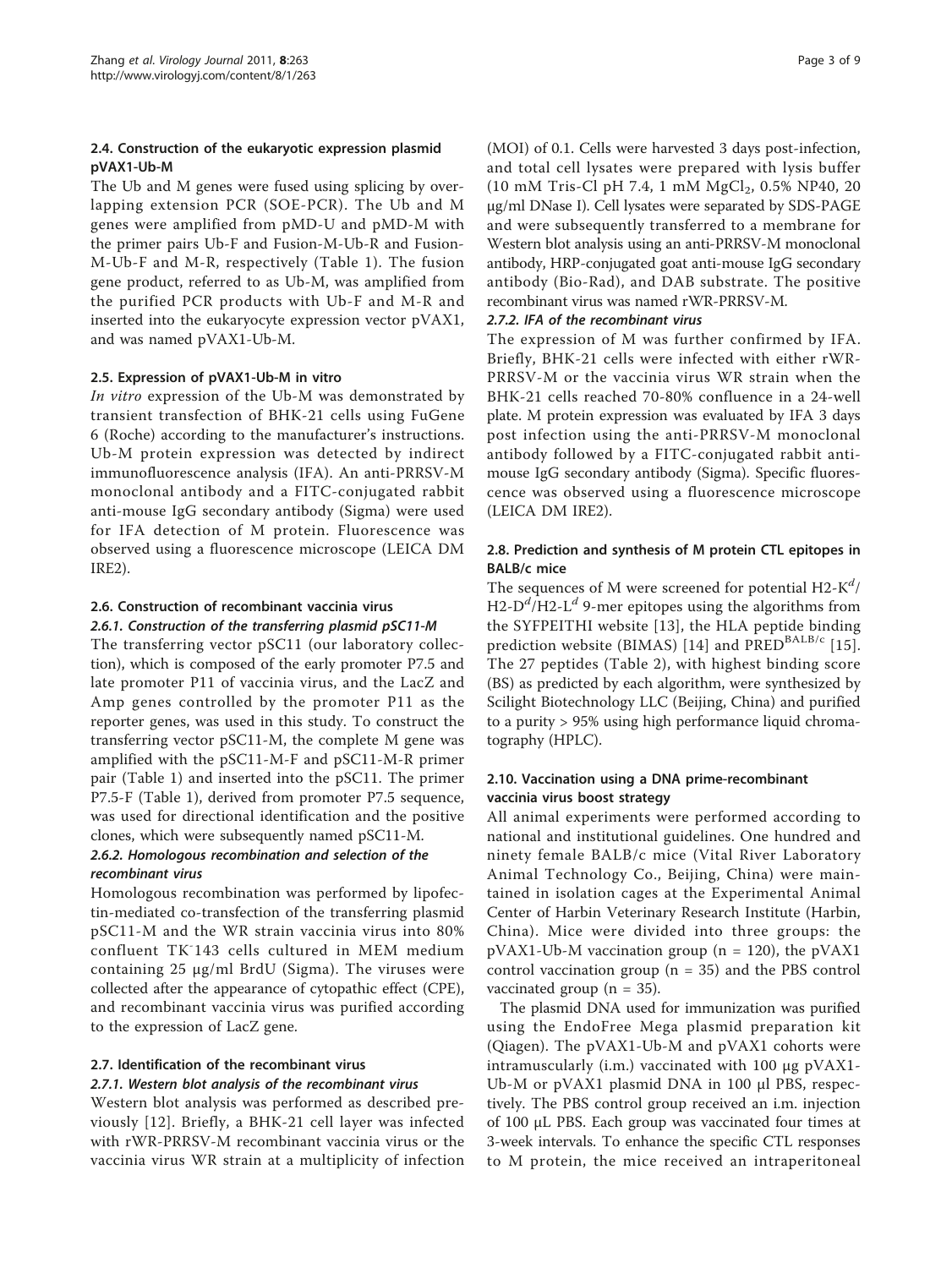| <b>Bioinformatics Methods</b> |                       |                           |                       |                           |                       |  |  |  |  |  |
|-------------------------------|-----------------------|---------------------------|-----------------------|---------------------------|-----------------------|--|--|--|--|--|
| <b>SYFPEITHI</b>              |                       | <b>BIMAS</b>              |                       | PRED <sup>BALB/c</sup>    |                       |  |  |  |  |  |
| <b>Peptides</b>               | <b>Bingding score</b> | <b>Peptides</b>           | <b>Bingding score</b> | <b>Peptides</b>           | <b>Bingding score</b> |  |  |  |  |  |
| K <sub>Q3</sub> FITSRCRL      | $BS = 23$             | K <sub>93</sub> FITSRCRL  | $BS = 2304.000$       | K <sub>93</sub> FITSRCRL  | $BS = 9.70$           |  |  |  |  |  |
| T <sub>25</sub> YTPVMIYA      | $BS = 24$             | T <sub>25</sub> YTPVMIYA  | $BS = 72.000$         | T <sub>25</sub> YTPVMIYA  | $BS = 5.3$            |  |  |  |  |  |
| S <sub>12</sub> TAPQKVLL      | $BS = 20$             | S <sub>12</sub> TAPQKVLL  | $BS = 57.600$         | S <sub>12</sub> TAPQKVLL  | $BS = 6.10$           |  |  |  |  |  |
| S <sub>140</sub> TTVNGTLV     | $BS = 19$             | S <sub>140</sub> TTVNGTLV | $BS = 14.400$         | S <sub>140</sub> TTVNGTLV | $BS = 6.10$           |  |  |  |  |  |
| T <sub>146</sub> LVPGLKGL     | $BS = 19$             | T <sub>146</sub> LVPGLKGL | $BS = 115.200$        | T <sub>146</sub> LVPGLKGL | $BS = 9.10$           |  |  |  |  |  |
| A <sub>21</sub> FSITYTPV      | $BS = 18$             | A <sub>21</sub> FSITYTPV  | $BS = 345.600$        | A <sub>21</sub> FSITYTPV  | $BS = 9.54$           |  |  |  |  |  |
| R <sub>40</sub> LLGLLHLL      | $BS = 18$             | R <sub>40</sub> LLGLLHLL  | $BS = 96.00$          | R40LLGLLHLL               | $BS = 7.80$           |  |  |  |  |  |
| L <sub>34</sub> KVSRGRLL      | $BS = 17$             | $L_{34}$ KVSRGRLL         | $BS = 9.600$          | L <sub>34</sub> KVSRGRLL  | $BS = 5.64$           |  |  |  |  |  |
| H <sub>64</sub> FQSTNRVA      | $BS = 17$             | H <sub>64</sub> FQSTNRVA  | $BS = 28.800$         | H <sub>64</sub> FQSTNRVA  | $BS = 5.64$           |  |  |  |  |  |
| $C_{102}$ LLGRKYIL            | $BS = 17$             | $C_{102}$ LLGRKYIL        | $BS = 96.00$          | $C_{102}$ LLGRKYIL        | $BS = 7.84$           |  |  |  |  |  |
| Q <sub>16</sub> KVLLAFSI      | $BS = 16$             | L <sub>162</sub> KVSRGRLL | $BS = 11.520$         | L162KVSRGRLL              | $BS = 5.80$           |  |  |  |  |  |
| L162KVSRGRLL                  | $BS = 16$             | $L_{162}$ KVSRGRLL        | $BS = 0.012$          | L162KVSRGRLL              | $BS = 6.10$           |  |  |  |  |  |
| S <sub>23</sub> ITYTPVMI      | $BS = 14$             | S <sub>23</sub> ITYTPVMI  | $BS = 48.000$         | S <sub>23</sub> ITYTPVMI  | $BS = 8.50$           |  |  |  |  |  |
|                               |                       | Y <sub>26</sub> TPVMIYAL  | $BS = 20.000$         | Y <sub>26</sub> TPVMIYAL  | $BS = 9.82$           |  |  |  |  |  |
|                               |                       | F <sub>57</sub> GYMTFVHF  | $BS = 7.200$          | F <sub>57</sub> GYMTFVHF  | $BS = 10.00$          |  |  |  |  |  |
|                               |                       | T <sub>13</sub> APQKVLLA  | $BS = 12.000$         | T <sub>13</sub> APQKVLLA  | $BS = 8.58$           |  |  |  |  |  |
|                               |                       | Q <sub>164</sub> GWNLVKY  | $BS = 2.000$          | Q <sub>164</sub> GWNLVKY  | $BS = 9.40$           |  |  |  |  |  |
|                               |                       | F <sub>122</sub> HPIAANDN | $BS = 2.400$          | $F_{122}$ HPIAANDN        | $BS = 9.20$           |  |  |  |  |  |
|                               |                       | P <sub>138</sub> GSTTVNGT | $BS = 0.200$          | P <sub>138</sub> GSTTVNGT | $BS = 9.20$           |  |  |  |  |  |
| A <sub>14</sub> PQKVLLAF      | $BS = 24$             | A <sub>14</sub> PQKVLLAF  | $BS = 450.000$        | A <sub>14</sub> PQKVLLAF  | $BS = 9.38$           |  |  |  |  |  |
| V <sub>148</sub> PGLKGLVL     | $BS = 24$             | V <sub>148</sub> PGLKGLVL | $BS = 150.000$        | V <sub>148</sub> PGLKGLVL | $BS = 9.50$           |  |  |  |  |  |
| $D_{11}$ STAPQKVL             | $BS = 20$             | $D_{11}$ STAPQKVL         | $BS = 25.000$         | $D_{11}$ STAPQKVL         | $BS = 7.50$           |  |  |  |  |  |
| Y <sub>86</sub> SAIETWKF      | $BS = 20$             | Y <sub>86</sub> SAIETWKF  | $BS = 50.000$         | Y <sub>86</sub> SAIETWKF  | $BS = 7.50$           |  |  |  |  |  |
| $E_{117}SAAGFHPI$             | $BS = 20$             | $E_{117}SAAGFHPI$         | $BS = 6.500$          | $E_{117}SAAGFHPI$         | $BS = 4.70$           |  |  |  |  |  |
| T <sub>96</sub> SRCRLCLL      | $BS = 19$             | T <sub>96</sub> SRCRLCLL  | $BS = 7.500$          | T <sub>96</sub> SRCRLCLL  | $BS = 7.60$           |  |  |  |  |  |
| G <sub>139</sub> STTVNGTL     | $BS = 18$             | G <sub>139</sub> STTVNGTL | $BS = 25.000$         | G <sub>139</sub> STTVNGTL | $BS = 7.40$           |  |  |  |  |  |
| F <sub>22</sub> SITYTPVM      | $BS = 15$             | F <sub>22</sub> SITYTPVM  | $BS = 25.000$         | F <sub>22</sub> SITYTPVM  | $BS = 7.00$           |  |  |  |  |  |
|                               |                       |                           |                       |                           |                       |  |  |  |  |  |

#### <span id="page-3-0"></span>Table 2 Predicted M protein peptides chemically synthesized and screened to identify CTL epitopes

Note: The 27 peptides with highest binding score (BS) as predicted by each algorithm are shown, starting with the peptide giving the highest score at the top for each protein. Sequences of 9 mers are given from BIMAS, SYFPEITHI and PRED<sup>BALB/c</sup> predictions, respectively. The N-terminal amino acid position is indicated for epitopes predicted from the whole M protein.

(i.p.) injection containing 0.1 MOI of rWR-PRRSV-M on day 7 following the fourth DNA vaccination. At the same time, five mice from the pVAX1 and PBS vaccination groups were also inoculated intraperitoneally with 0.1 MOI of rWR-PRRSV-M on day 7 following the fourth vaccination in order to compare the specific antibody raised against M protein of different experimental groups following vaccination with rWR-PRRSV-M. All procedures were conducted with the protocols approved by Experimental Animal Center of Harbin Veterinary Research Institute (HVRI) of the Chinese Academy of Agricultural Sciences (CAAS).

# 2.11. ELISA antibody response in mice after immunization

To investigate the specific antibody response, serum samples was obtained from vaccinated mice 7 days after each DNA vaccination and 3 days after boosting with rWR-PRRSV-M. An iELISA was performed according to

methods described previously [[16](#page-8-0)]. The purified M protein was used as the coating antigen, the tested sera applied at a 1:10 dilution, and an HRP-conjugated goat anti-mouse IgG antibody (Bio-Rad) used as the secondary antibody. The microplates were developed using orthophenylene diamine (OPDA, AMERSCO) and  $H_2O_2$  for 10 min, after which the reaction was stopped by the addition of 1 M  $H_2SO_4$ . Finally, the optical density (OD) was read at 492 nm. An anti-PRRSV-M monoclonal antibody was used as a positive control. Serum containing antibodies against Akabane virus and the sera of control group mice served as negative controls.

#### 2.12. In vitro stimulation of splenocytes

Isolated splenocytes were added to U-bottomed 96-well plates (Corning Inc) at  $10^6$  cells/well in 100  $\mu$ L complete RPMI-1640 medium supplemented with 10% FCS. The cells were then mixed with 100 μl media containing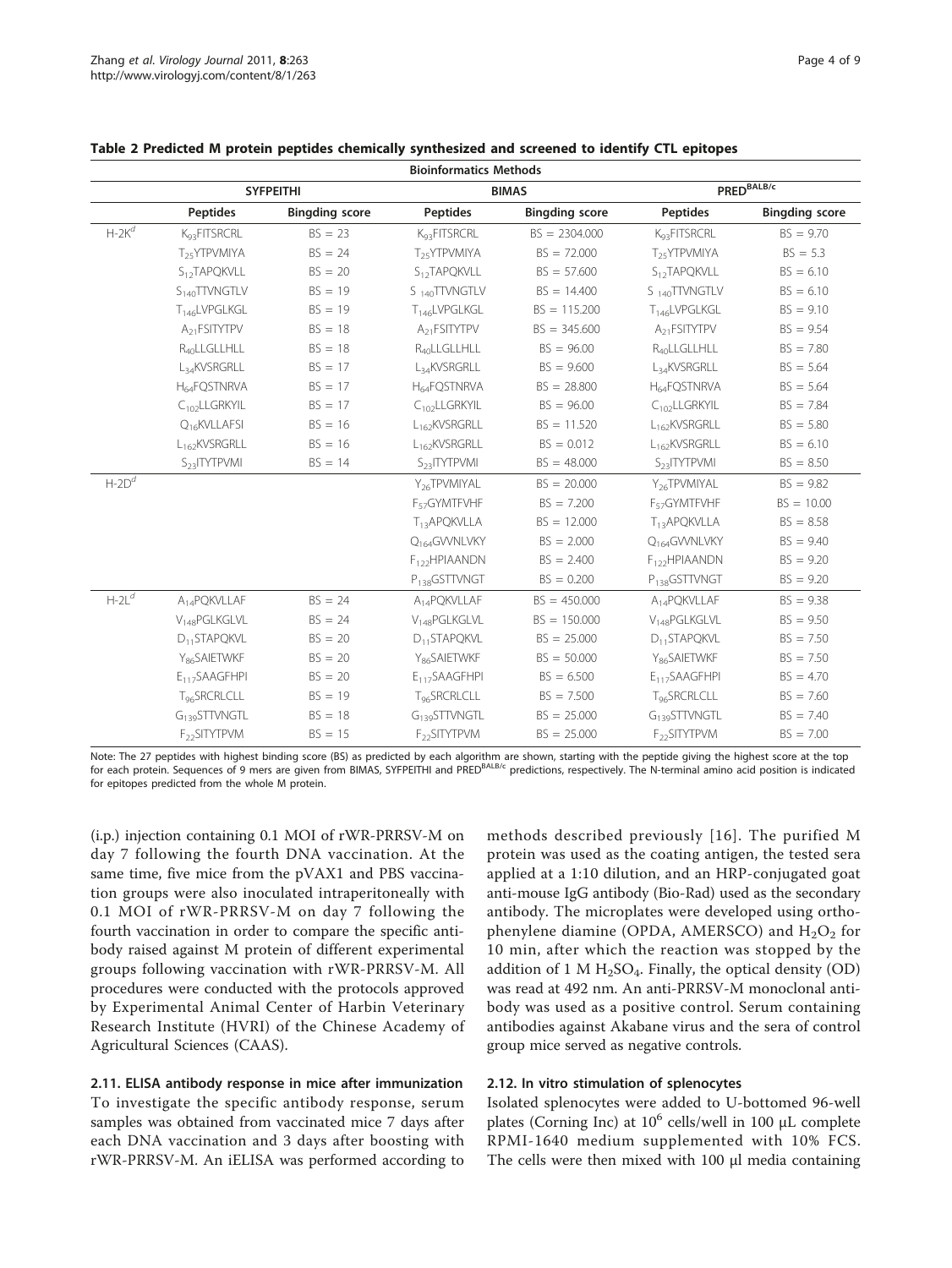a nonamer peptide derived from PRSSV M protein at 20 μg/ml, or phorbol-12-myristate-13-acetate (PMA 10 ng/ mL) and ionomycin (500 ng/mL) as a positive control. Cells incubated in medium alone or with a peptide derived from the infectious bronchitis virus (IBV) H52 strain [\[17\]](#page-8-0) were used as negative controls. Following a 12 h incubation at 37°C, 10 uM monensin (Sigma) was added and the splenocytes were incubated for an additional 4 h at 37°C before staining.

# 2.13. Surface antigen staining and intracellular cytokine staining (ICS)

The number of CD3<sup>+</sup>CD8<sup>+</sup> T cells producing IFN-γ on<br>days 3, 5 and 12 after boosting with rWR-PRRSV-M was days 3, 5 and 12 after boosting with rWR-PRRSV-M was determined using flow cytometric analysis. ICS analysis was performed using a FACSCalibur flow cytometer (BD) according to the methods described previously [[11\]](#page-8-0). Twenty mice were tested from the group vaccinated with pVAX1-Ub-M, and five mice from the groups vaccinated with pVAX1 and PBS were tested at each time point. The splenocytes from each vaccination group were counted, pooled, and stimulated in vitro with M protein-derived peptides, as detailed in section 2.12. Ten thousand CD3<sup>+</sup> T lymphocytes were acquired per sample and the number of IFN- $\gamma$ -secretion  $CD3^+CD8^+$  T cells were enumerated.<br>The  $CD3^+CD8^+$  lymphocytes that expressed IFN- $\gamma$  fol-The  $CD3^+CD8^+$  lymphocytes that expressed IFN- $\gamma$  fol-<br>lowing pentide stimulation were considered to be penlowing peptide stimulation were considered to be peptide-specific CTLs. Specific CTL responses were evaluated as the increase in the number of CD3<sup>+</sup>CD8<sup>+</sup>  $IFN-\gamma^+$  cells. Reagents used include PerCP-conjugated<br>
TD3e, PE-conjugated CD8a and EITC-conjugated  $IEN-\gamma^+$ CD3e, PE-conjugated CD8a and FITC-conjugated IFN-γ, and BD Cytofix/Cytoperm™, all purchased from Becton, Dickinson & Co (BD).

# 2.14. Confirmation of ICS results by ELISpot assay

To further confirm the results of the ICS, the other sixty mice from the group vaccinated with pVAX1-Ub-M and thirty mice from the groups vaccinated with pVAX1 and PBS were tested by the IFN- $\gamma$  ELISPOT assay at three different time points (as detailed in section 2.13). Data are expressed as the number of IFN-g-secreting cells per two hundred thousand splenocytes. Peptide-specific IFN- $\gamma$  ELISPOT responses were considered to be positive if the response (minus media background) was  $\geq$  3fold above the media response and  $\geq 50$  spot-forming cells (SFC)/2  $\times$  10<sup>5</sup> splenocytes were registered.

# 2.15. Statistical analysis

The iELISA results, the percentage of IFN- $\gamma$  positive CD3<sup>+</sup> CD8<sup>+</sup> T lymphocytes and the number of spots per  $2 \times 10^5$  splenocytes were analyzed using the analysis of variance (ANOVA), and a probability value below 0.05 was considered significant.

#### 3. Results and Discussion

#### 3.1. The truncated expression of PRRSV M

As the full-length M protein is difficult to express in vitro, we expressed a truncated version of M that lacks 84 hydrophobic amino acids at the N-terminus. SDS-PAGE analysis showed that cells transformed with the pGEX-M expression vector produced a large amount of protein with a molecular mass of approximately 36 KDa, consistent with the expected molecular weight of the truncated M protein fused with a GST tag (data not shown). Western blot analysis using an anti-PRRSV-M antibody confirmed the expression and identity of the truncated M protein fused with a GST tag (Additional file [1](#page-7-0), Fig. S1).

#### 3.2. Expression of pVAX1-Ub-M in vitro

The Ub Proteasome Pathway (UPP) is the principal mechanism for protein catabolism in the mammalian cytosol and nucleus. In order to enhance the Ub-mediated degradation efficiency of M protein, we expressed a Ub-M fusion protein in BHK-21 cells using the eukaryotic expression plasmid pVAX1-Ub-M, in which the Ub coding sequence was fused in-frame with the PRRSV M coding sequence. Following transient transfection of BHK-21 cells with the pVAX1- Ub-M plasmid, the Ub-M fusion protein was expressed and accumulated predominantly in the cytoplasm (Additional file [2](#page-7-0), Fig. S2).

#### 3.3. Identification of the recombinant vaccinia virus

Immunization strategies that prime and boost with recombinant DNA vectors encoding antigens have been shown to elicit T-cell immunity against HIV in non-human primates [\[18](#page-8-0)], and more recently, in humans [[19\]](#page-8-0). Therefore, we used a DNA vector encoding the PRRSV M protein to immunize mice in order to generate and characterize M protein-reactive CD8<sup>+</sup> T cells. The recombinant vaccinia virus rWR-PRRSV-M drove expression of an M protein with the expected molecular weight when transfected into BHK-21 cells (Additional file [3,](#page-7-0) Fig. S3). IFA confirmed expression of M protein following transfection of BHK-21 cells, and revealed M protein accumulation in the cytoplasm (Additional file [4,](#page-7-0) Fig. S4).

#### 3.5. Detection of antibodies against M protein by ELISA

M protein-specific serum antibody increased steadily from the second to the fourth DNA vaccination with the pVAX1-Ub-M vector which drives M protein expression in vivo (Additional file [5,](#page-7-0) Fig. S5), indicating that DNA vaccination elicited M protein-specific immune responses as expected. A subsequent booster vaccination with the recombinant vaccinia virus, rWR-PRRSV-M, elicited a further increase in PRRSV-specific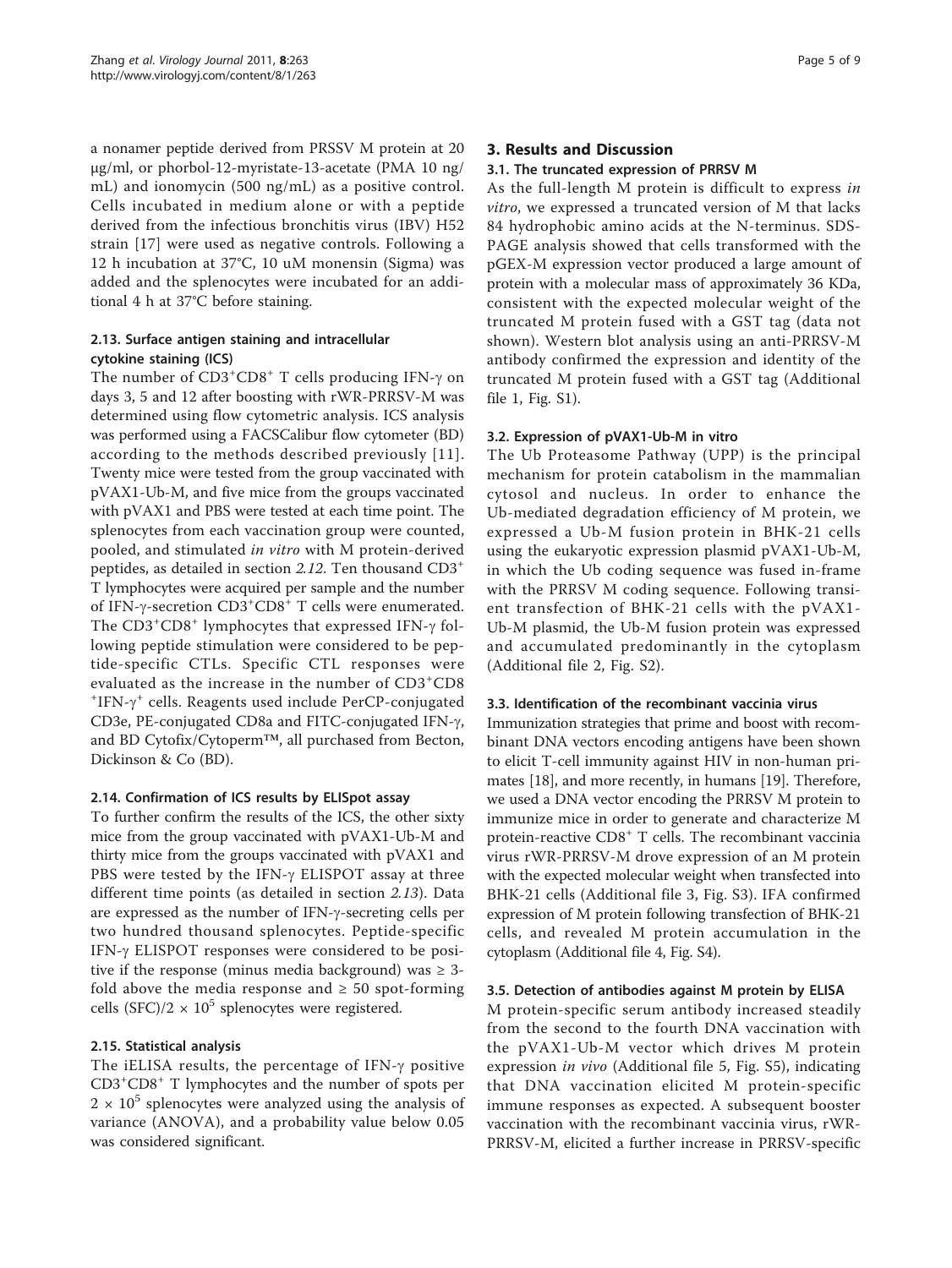antibody ( $P < 0.01$ , Additional file [5](#page-7-0), Fig. S5). In contrast, control mice vaccinated with pVAX1-only or PBS-only did not show significant increases in M protein-specific antibody titers after the booster vaccination with rWR-PRRSV-M (P > 0.05, Additional file [5](#page-7-0), Fig. S5). Overall, mice vaccinated with pVAX1-Ub-M generated significantly higher M protein-specific antibody titers compared to mice vaccinated with pVAX1 or PBS ( $P < 0.01$ , Additional file [5](#page-7-0), Fig. S5). These results indicate that rWR-PRRSV-M amplifies the protective effects of DNA vaccination and reveals the advantage of this priming-boosting strategy. DNA vaccination with pVAX1-Ub-M likely drives the differentiation of memory B cells which are subsequently activated by rWR-PRRSV-M following the booster immunization, resulting in increased M-specific antibody titers. Mice vaccinated with PBS and pVAX1 would not be expected to generate M protein-reactive memory B cells, accounting for a less pronounced increase in M protein-specific antibody titers following rWR-PRRSV-M innoculation.

#### 3.6. Identification of PRRSV-M CTL epitopes by ICS and ELISPOT

In this study we identified potential CTL epitopes in BALB/c mice vaccinated with pVAX1-Ub-M and boosted with rWR-PRRSV-M. The frequency and number of CD3<sup>+</sup>CD8<sup>+</sup> T cells that produced IFN- $\gamma$  following<br>stimulation with pentides derived from PRSSV M prostimulation with peptides derived from PRSSV M protein was enumerated using ICS and ELISPOT assays. Using these approaches, we identified two peptides from PRSSV M protein that elicited IFN- $\gamma$  production from the splenocytes of vaccinated mice. As shown in Figure 1, intracellular IFN- $\gamma$  staining following stimulation of splenocytes from vaccinated mice with the peptide K93FITSRCRL and F57GYMTFVHF revealed a population of IFN- $\gamma$  producing CD8<sup>+</sup> T cells comprising 4-5% of the total CD3<sup>+</sup> splenocyte population. In contrast, unstimulated splenocytes and splenocytes exposed to an irrevelant peptide did not contain a population of IFN- $\gamma$ producing CD8<sup>+</sup> T cells (Figure 1, panel B and C). Consistent with the ICS data, peptides K<sub>93</sub>FITSRCRL and  $F_{57}GYMTFVHF$  elicited IFN- $\gamma$  production from splenocytes of vaccinated mice when measured by ELISPOT, whereas unstimulated splenocytes and splenocytes stimulated with an irrelevant peptide did not reveal IFN- $\gamma$  producing cells (Figure [2](#page-6-0)). The K<sub>93</sub>FITSRCRL and F57GYMTFVHF PRSSV M protein peptides were identified bioinformatically as H-2K<sup>d</sup> and H-2D<sup>d</sup> restricted CTL epitopes (Table [2\)](#page-3-0).

Specific increases in the number of cells producing IFN- $\gamma$  following stimulation with the peptides " $K_{93}$ FITSRCRL" and " $F_{57}$ GYMTFVHF" was observed by day 3 after the booster vaccination with rWR-PRRSV-M (Figure 1 and [2\)](#page-6-0). Furthermore, splenocytes from mice



vaccinated with pVAX1-Ub-M responded strongly to " $K_{93}$ FITSRCRL" and " $F_{57}$ GYMTFVHF", but not other M protein-derived peptides, at all time points tested following the booster vaccination with rWR-PRRSV-M. When the same pattern of reactivity on three different time points after boosting with rWR-PRRSV-M within each vaccination group were analyzed statistically using ANOVA analysis, statistically significant differences were noted for the peptides "K<sub>93</sub>FITSRCRL" and " $F_{57}$ GYMTFVHF" when compared to the other peptides tested among mice vaccinated and boosted with pVAX1-Ub-M and rWR-PRRSV-M, respectively (P < 0.01, Figure [3A](#page-6-0) and [3B](#page-6-0)). Conversely, and confirming the specificity of these responses, no difference among the stimuli was observed with mock-vaccinated (pVAX1) mice and naïve mice (data not shown).

the percentage of  $CDB<sup>+</sup>$  T cells that secreted IFN $\gamma$ .

It is important to recognize that the ICS assay calculates the percentage of IFN- $\gamma^+$  cells among CD3<sup>+</sup> T cells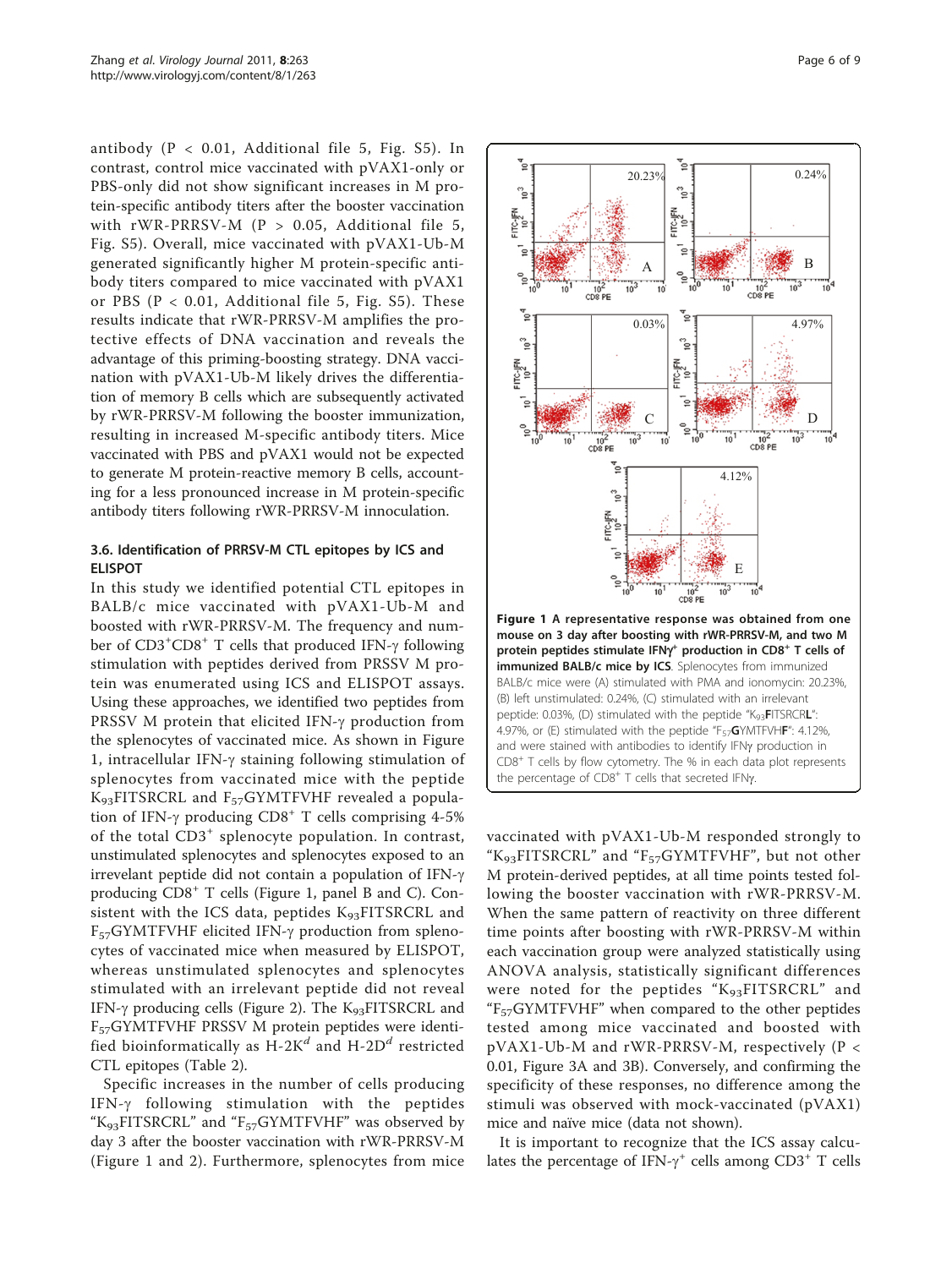<span id="page-6-0"></span>

25.00% percentage of IFN gamma positive CD8 T A PMA+ionomycin percentage of IFN gamma positive CD8 20.00% 15.00% cells 10.00% K93**F**ITSRCR**<sup>L</sup>** F57**G**YMTFVH 5.00% 0.00% 1 2 3 4 5 6 7 8 9 10 11 12 13 14 15 16 17 18 19 20 21 22 23 24 25 26 27 28 NC PC peptide splenocytes 300 PMA+ionomycin B the number of spots/2 $\times$ 10<sup>5</sup> splenocytes  $250$ 200 the number of spots/ $2 \times 10^5$ 150 K93**F**ITSRCR**L** 100 F57**G**YMTFVH 50  $\overline{0}$ 1 2 3 4 5 6 7 8 9 10 11 12 13 14 15 16 17 18 19 20 21 22 23 24 25 26 27 NC PC BC peptide

**Figure 3 A: Summary results of ICS analysis for IFNy<sup>+</sup> production in CD8<sup>+</sup> T cells of immunized BALB/c mice stimulated with a panel<br>of M protein-derived pentides B: Summary results of ELISPOT analysis for IENy<sup>+</sup> produ** of M protein-derived peptides. B: Summary results of ELISPOT analysis for IFNy<sup>+</sup> production from splenocytes of immunized BALB/c mice<br>stimulated with a papel of M protein-derived poptides. Finally, one bundred and twenty stimulated with a panel of M protein-derived peptides. Finally, one hundred and twenty mice were used to analyze the results from ICS and ELISPOT. And the same pattern of reactivity on days 3, 5 and 12 after boosting with rWR-PRRSV-M within each vaccination group were analyzed, and the numbers 1-27 represent different peptides derived from M protein of PRRSV Ch-1a strain; Number 28 is an irrelevant peptide control; NC is an unstimulated negative control; PC is a PMA + ionomycin stimulated positive control; BC is a background control. Data in the bar graphs (A and B) are means and standard deviations from the group vaccinated with pVAX1-Ub-M.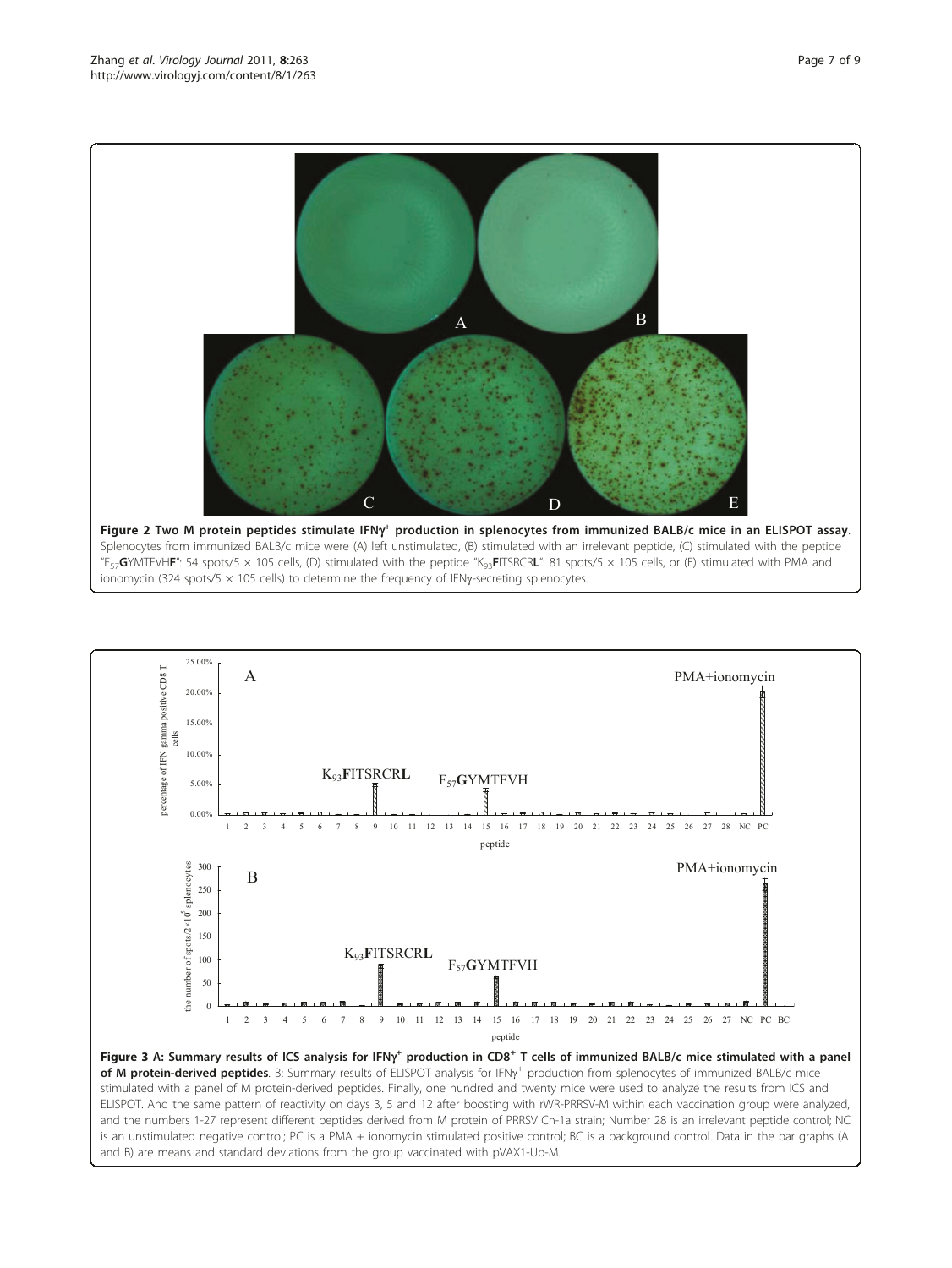<span id="page-7-0"></span>in the spleen (4-5%), whereas the ELISPOT assay assesses the number of IFN- $\gamma^+$  cells among all spleno-<br>cyte cell types (0.05%), and cannot definitively assign the cyte cell types (0.05%), and cannot definitively assign the production of IFN- $\gamma$  to a particular cell type. Thus, the two assays use different denominators in calculating the frequency of IFN- $\gamma^+$  production by splenocytes. Impor-<br>tantly, each method clearly identified K. FITSRCRI, and tantly, each method clearly identified K93FITSRCRL and  $F_{57}GYMTFVHF$  as the only two peptides from a panel of 27 that elited significant IFN- $\gamma$  production from the splenocytes of vaccinated mice.

In this study we used BALB/c mice as a model system to identify CTL epitopes in the M protein of PRSSV to circumvent limitations derived from shortages of inbred pigs and a paucity of reagents to evaluate porcine immune responses. The identification of PRSSV CTL epitopes in BALB/c mice allow for the future generation of reagents, such as MHC class I: peptide staining reagents, that will enable the in-depth investigations of CD8<sup>+</sup> T cell responses during PRSSV infection and immuinization. Whether these two epitopes can bind the SLA class I molecules of pigs remains to be determined. In some cases, specific peptide epitopes are known to be recognized by cytotoxic T cells in different animal species. For instance, the core region of HCV contains an epitope that is recognized by cytotoxic T cells of both mice and humans [[19](#page-8-0)]. Further research on the role of these peptide epitopes in different species is ongoing in our laboratory.

In conclusion, we identified peptides "K<sub>93</sub>FITSRCRL" and " $F_{57}GYMTFVHF"$  from the M protein of PRSSV as H-2K<sup>d</sup> and H-2D<sup>d</sup> restricted CTL epitopes, respectively. In this study, we also developed a mouse model of PRRSV infection and this will undoubtedly contribute to our understanding of the cell-mediated immune responses to PRRSV.

# Additional material

[Additional file 1: W](http://www.biomedcentral.com/content/supplementary/1743-422X-8-263-S1.DOC)estern blotting results of the recombinant protein PRRSV-M expressed in E.coli. Fig.S1. Western blotting analysis of the recombinant protein PRRSV-M expressed in E.coli BL21 (DE3) cells transformed with the pGEX-M expression vector. SDS-PAGE analysis showed that cells transformed with the pGEX-M expression vector produced a large amount of protein with a molecular mass of approximately 36 KDa, consistent with the expected molecular weight of the truncated M protein fused with a GST tag (data not shown). And western blot analysis using an anti-PRRSV-M antibody confirmed the expression and identity of the truncated M protein fused with a GST tag (Lane 1), while there was no such signal at the corresponding position of the negative control sample (Lane 2). Lane M. prestained protein mass marker; Lane 1. recombinant PRRSV M protein; Lane 2. pGEX-6P-1.

[Additional file 2: I](http://www.biomedcentral.com/content/supplementary/1743-422X-8-263-S2.DOC)FA results of eukaryotic expression plasmid pVAX1-Ub-M in transfected BHK-21 cells. Fig.S2. IFA result of BHK-21 cells transfected with pVAX1-U-M. BHK-21 cells were transfected with pVAX1-U-M or empty pVAX1 plasmids. After 36 hours, IFA was performed using an M protein-specific antibody. A. pVAX1-U-M; B. pVAX1. (magnifications are  $\times$  200).

[Additional file 3: W](http://www.biomedcentral.com/content/supplementary/1743-422X-8-263-S3.DOC)estern blot results of recombinant vaccinia virus rWR-PRRSV-M in infected BHK-21 cell. Fig.S3. Western blot analysis of BHK-21 cell lysates following infection with rWR-PRRSV-M. BHK-21 cells were infected with rWR-PRRSV-M or WR strain vaccinia virus. After 72 hours, cell lysates were generated for Western blot using an M proteinspecific antibody. The results showed that the recombinant vaccinia virus rWR-PRRSV-M drove expression of a complete M protein with the expected molecular weight (17 KDa) when transfected into BHK-21 cells. Lane M: prestained protein mass marker; Lane 1. Lysate from cells infected with rWR-PRRSV-M; Lane 2. Lysate from cells infected with WR strain vaccinia virus.

[Additional file 4: I](http://www.biomedcentral.com/content/supplementary/1743-422X-8-263-S4.DOC)FA results of recombinant vaccinia virus rWR-PRRSV-M and vaccinia virus WR strain in infected BHK-21 cell. Fig. S4. IFA result of BHK-21 cells infected with rWR-PRRSV-M and vaccinia virus WR strain. BHK-21 cells were infected with (A) rWR-PRRSV-M or (B) vaccinia virus WR strain. After 72 hours, IFA was performed using an M protein-specific antibody. (magnifications are  $\times$  100).

[Additional file 5: E](http://www.biomedcentral.com/content/supplementary/1743-422X-8-263-S5.DOC)LISA antibody response in mice after immunization following DNA vaccination and a booster vaccination with recombinant vaccinia virus. Fig.S5. M protein-specific antibody responses in mice immunized with PBS, or pVAX1 or pVAX1-U-M DNA, and boosted with rWR-PRRSV-M. Serum samples was obtained from vaccinated mice 7 days after each DNA vaccination and 3 days after boosting with rWR-PRRSV-M, and were evaluated for reactivity to Mprotein in an ELISA based on coating with the truncated M protein fused with a GST tag. And, the day 0 represents the day of the first DNA immunization. Statistically significant differences are indicated by "\*" or "\*\*" for p-values < 0.05 or < 0.01, respectively, as determined by ANOVA.

#### Acknowledgements

We thank Liu Siguo, Dr. Zhijun Tian, Dr. Yanjun Zhou, Dr. Xijun Wang, Heping Zhao and Shulan Xu for their valuable and helpful advice on this project, and my colleague Dr. Zhiyuan Wen for his technical assistance on this project. This research was supported by the National High-tech Research and Development program of China (2006AA10A203) and the Heilongjiang Natural Science Foundation of China (ZJN-0602-01). We also thank Dr. Peter Wilker for editing the manuscript.

#### Author details

<sup>1</sup>The Key Laboratory of Veterinary Public Health, Ministry of Agriculture, State Key Laboratory of Veterinary Biotechnology, Harbin Veterinary Research Institute, Chinese Academy of Agricultural Sciences, Harbin 150001, PR China. <sup>2</sup>Shanghai Veterinary Research Institute, Chinese Academy of Agricultural Sciences, Shanghai 200241, PR China. <sup>3</sup>Graduate School of Chinese Academy of Agricultural Sciences, Beijing 100081, PR China.

#### Authors' contributions

DLW and GLL gave me the idea of this study. WJZ and YL participated in the design and conducted the majority of the experiments as well as drafted the manuscript. TGT helped revise the manuscript and participated in the first stage of the experiments. YB and QW participated in the prediction of CTL epitopes and analyzed the data. YHX, NHL and TY participated in the sequence alignment. ZGB provided the expression system of recombinant vaccinia virus, and GZT provided the PRRSV Ch-1a strain. All the authors read and approved the final manuscript.

#### Competing interests

The authors declare that they have no competing interests.

Received: 12 December 2010 Accepted: 30 May 2011 Published: 30 May 2011

#### References

- 1. Cho JG, Dee SA: [Porcine reproductive and respiratory syndrome virus.](http://www.ncbi.nlm.nih.gov/pubmed/16730057?dopt=Abstract) Theriogenology 2006, 66:655-662.
- 2. Dea S, Gagnon CA, Mardassi H, Pirzadeh B, Rogan D: [Current knowledge](http://www.ncbi.nlm.nih.gov/pubmed/10893147?dopt=Abstract) [on the structural proteins of porcine reproductive and respiratory](http://www.ncbi.nlm.nih.gov/pubmed/10893147?dopt=Abstract)